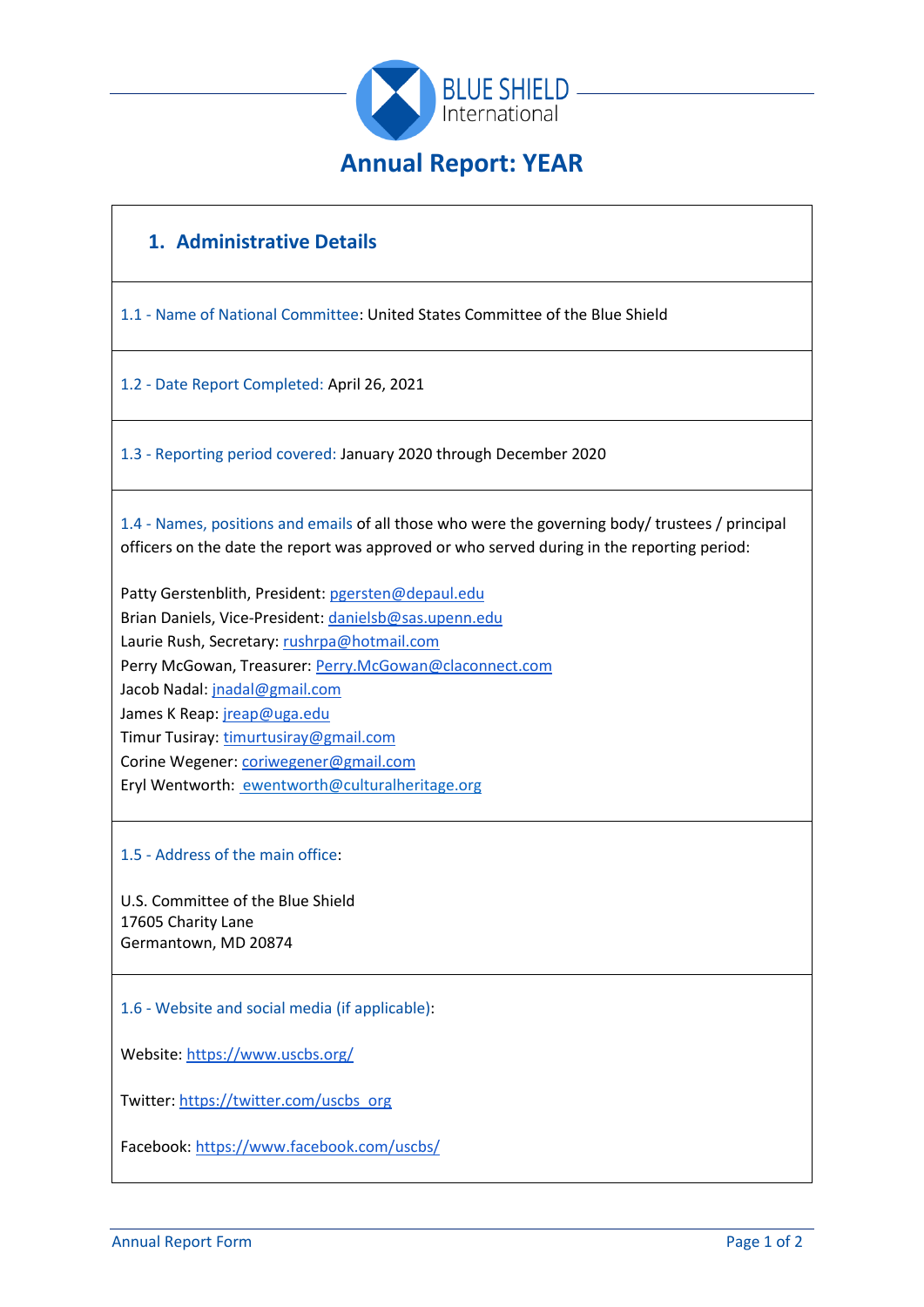1.7 – Email the Blue Shield email should forward to: [info@uscbs.org;](mailto:info@uscbs.org) [hq@uscbs.org;](mailto:hq@uscbs.org) pgersten@depaul.edu

### **2. Income:**

What is the total income of your committee? What are the primary sources? (Donations, grants, etc?)

USCBS receives unrestricted income from membership dues.

# **3. Report of Activities: Achievements & Performance**

Explain the activities & projects carried out over the year under the Areas of Activity

The annual report should tell the story of the organisation and put into context what was achieved in the reporting year against the achievement of its longer-term strategy. The annual report under this section should Provide a clear review of the organisation's performance for the relevant year as well showing how the current year's strategic performance links to the achievement of the longer-term strategy of the organisation.

These could include: grants applied for; talks given; conferences held; training courses run; work to support new legislation; working groups attended, etc.

Please provide as much detail as possible – for example, length of event, audience, and so on.

USCBS is governed by a Board of Directors composed of heritage, cultural, legal and financial professionals from across the United States. Meetings are held periodically during the year. In addition, the organization receives financial contributions from and offers annual membership to individuals and institutions. Members receive periodic communications on developing issues, events, and news. The organization has approximately 100 members and has established Memoranda of Understanding with several cultural affiliates with which it regularly collaborates.

USCBS mourns the loss of Dr. Nancy Wilkie Anderson, professor and former President of the Archaeological Institute of America, who served as USCBS President for the past eight years and on the Board of Blue Shield International. Nancy provided nationally recognized leadership to the organization until health challenges limited her engagement. Sadly, she lost her life to cancer in early 2021. USCBS has restructured its leadership and is updating its operations to allow it to move forward with new initiatives.

### 3.1 - Law, policy development and implementation:

USCBS members have established working partnerships with the United State Military and Department of Defense. USCBS provided Leader Professional Development sessions for the 10th Mountain Division JAG Corps and through their work as staff of the Smithsonian Cultural Rescue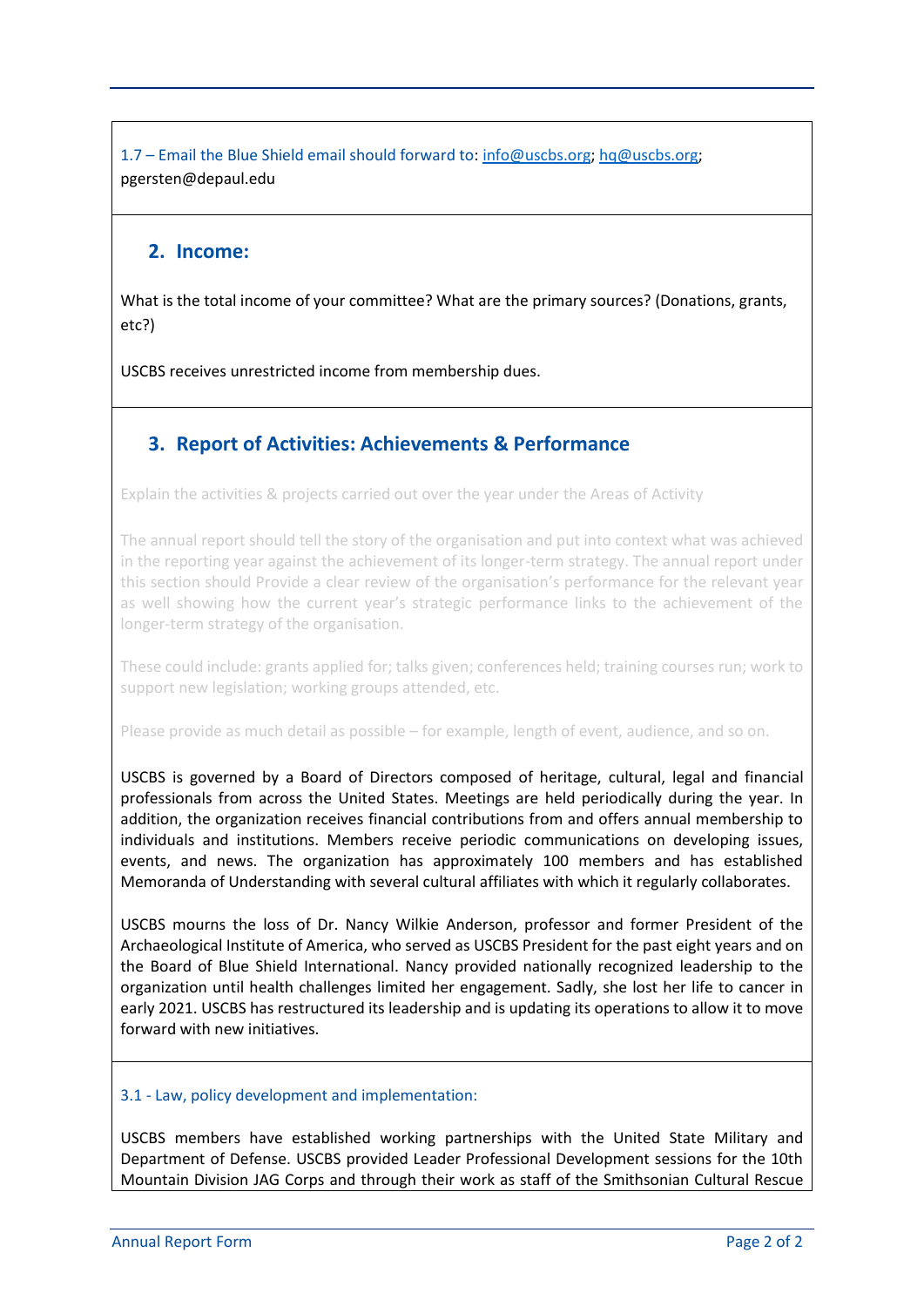Initiative (CRI), members support an agreement with the U.S. Army Civil Affairs and Psychological Operations Command related to implementation of the 1954 Hague Convention. Among these activities is a working group on Department of Defense policies.

One Board member serves as Chair of the Blue Shield International Working Group on International Trafficking in Cultural Property.

The U.S. Committee of the Blue Shield led a coalition consisting of the American Anthropological Association, American Institute for Conservation of Historic & Artistic Works, American Schools of Oriental Research, Antiquities Coalition, Archaeological Institute of America, Association of Academic Museums & Galleries, Association of Registrars and Collections Specialists, Society for American Archaeology, and U.S. National Committee of the International Council on Monuments and Sites in support of the U.S. process for conducting an international loan of cultural objects. Enacted as Section 1216 of the National Defense Authorization Act of 2021, this legislation aids the protection of international cultural heritage and facilitates more effective international cultural exchange.

In the United States, international loans of cultural objects are governed by the Immunity from Seizure Act, which was enacted in 1965. This law had not been substantially revisited since that time. Among other purposes, the amendments to the Immunity from Seizure Act were intended to: (1) enable the international loan of artifacts for research, study, and conservation, in addition to the purpose of display; (2) permit the movement of a loan object from a foreign mission to a U.S. institution to qualify as an importation for the purpose of achieving immunity from seizure; and (3) clarify existing statutory language about loans and non-profit organizations.

USCBS members gave presentations to allied professional associations on topics in law and policy of cultural heritage preservation. These included:

- "The Destruction of Cultural Memory: The Theft and Return of Artworks Stolen during the Holocaust." US Holocaust Memorial Museum, Chicago Lawyers Committee, June 24, 2020.
- "Protecting Cultural Heritage: The Ties between People and Places, Cultural Heritage and Mass Atrocities: Legal, Political, and Humanitarian Perspectives." J. Paul Getty Trust, June 25, 2020.
- "Preserving the Past: Archaeological Heritage, the Art Market and Conflict in the Middle East.: The Nancy C. Wilkie Lecture in Cultural Heritage, Archaeological Institute of America, Richmond, VA, November 12, 2020.
- "A Conversation about Iraq's Cultural Heritage." The American Research Institute in Iraq, December 8, 2020

### 3.2 - Education, training, and capacity building:

Education and training activities are an active part of USCBS work, including fellowships with graduate and postgraduate legal scholars interested in public heritage protection law.

Members participated in a conference discussing cultural property protection (CPP) in NATO, sponsored by La Sapienza University in Rome, and lectured on Military CPP for an advanced course at Donau University, Krems, Austria. A board member gave a keynote presentation on CPP at the Air University Symposium on the importance of cultural awareness in the US Department of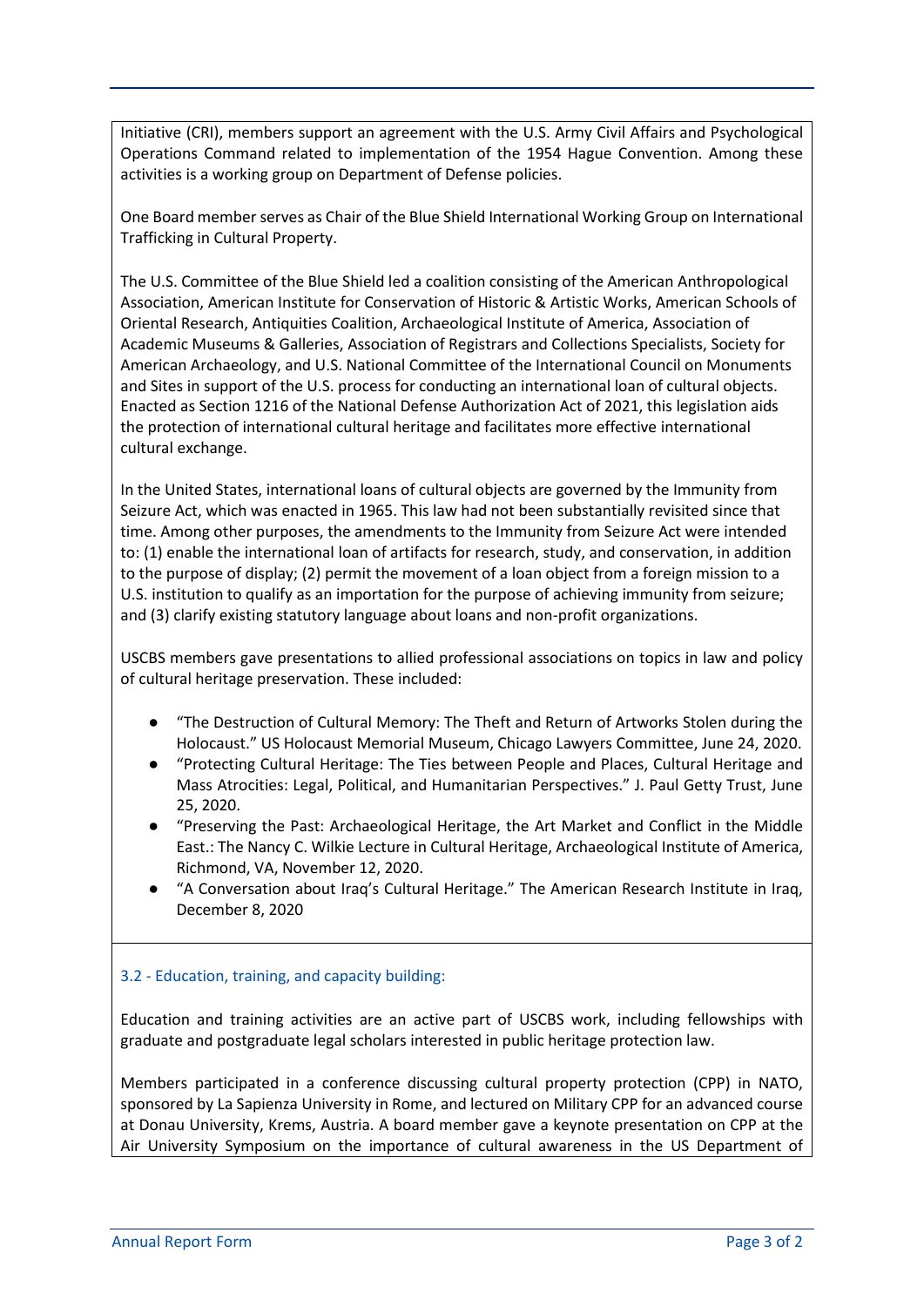Defense and on military CPP for Tufts University Museum Graduate Program and Archaeological Institute of America Niagara Chapter.

Board members delivered a briefing on heritage key terms during training for Civil Affairs (D/478th CA BN) ahead of its SOUTHCOM deployment, briefed CPP issues to Army Central Command staff preparing for deployment throughout the Middle East and provided training support to the 401 Civil Affairs Battalion. USCBS board members also provided training for a Civil Affairs unit preparing to deploy to Honduras and provided them with sets of SOUTHCOM Blue Shield playing card decks for distribution.

USCBS is included in *Stout Hearted*, a documentary film on the evolution of cultural property protection in the United States in the 20th and early 21st centuries. The film was produced by professional documentary filmmakers but in which Blue Shield and USCBS leadership feature prominently. The film has begun serving public education objectives in the interest of USCBS in 2020. The film is distributed for internet viewing at https://heritagetac.com beginning in 2021.

#### 3.3 - Proactive protection and risk preparedness:

The organization maintains a website and a Facebook page to further its membership and public outreach efforts to build awareness of CPP. It has established Memoranda of Understanding with selected partner organizations with which it shares programming.

Work on the no-strike lists (or inventories) of sensitive cultural sites continued with a focus on sites in Ukraine.

#### 3.4 - Emergency response in disaster, domestic emergencies, and armed conflict:

USCBS members gave a webinar for the Armenian scholarly and heritage community in response to the situation in Nagorno-Karabakh, including ongoing satellite imagery monitoring and analysis of Nagorno-Karabakh region, by members affiliated with Smithsonian Cultural Rescue Initiative (CRI) and Virginia Museum of Natural History Cultural Heritage Monitoring Lab.

In the Middle East, members are engaged in ongoing collaboration with heritage professionals in Syria and Afghanistan about risks to cultural heritage in situations of conflict. A partnership with the Prince Claus Fund provided funding for the Afghan National Museum to salvage damaged collections in Ghazni.

In the Caribbean region, with support from the Prince Claus Fund, members supported emergency response for Our Lady Church fire at Sans Souci in Haiti with Quisqueya University. Members engaged with the Foundation for Advancement in Conservation (FAIC) National Heritage Responders (NHR), the International Federation of Library Associations (IFLA), and the US Cultural Heritage Coordinating Committee (US CHCC) to provide emergency assessments in Puerto Rico and the Bahamas.

The work of USCBS is closely integrated in the United States with other organizations, including NHR, CRI and Heritage Emergency National Task Force (HENTF). Collectively, and with support from a variety of local responders, these organizations responded to storm-related disasters in the Gulf Coast, and fire-related disasters in the western States. Members also provided webinars and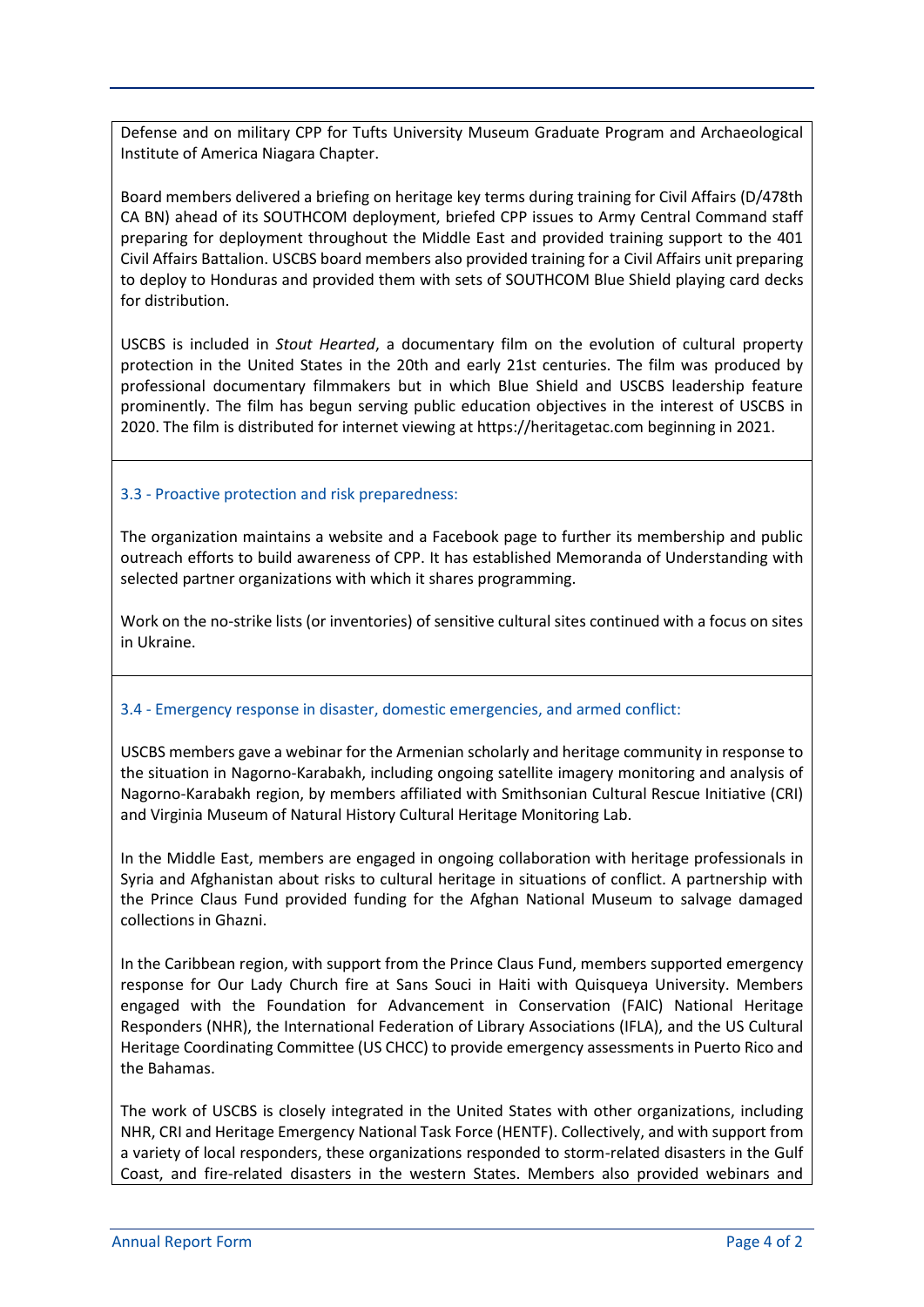ongoing consultation on disaster recovery to institutions in Lebanon affected by the explosion of fertilizer storage in the Port of Beirut, in partnership with Smithsonian CRI, Blue Shield Lebanon, IFLA, and US CHCC.

#### 3.5 - Stabilisation, post-disaster recovery, and long-term/ongoing support:

Members affiliated with the Smithsonian gave ongoing support to work in the Middle East and Caribbean. These included stabilization projects in Iraq such as the rehabilitation of the Mosul Cultural Museum and the archaeological site of Nimrud, the National Museum of Afghanistan's ongoing CPP efforts, and support for Syrians for Heritage (SIMAT) to continue protection and stabilization activities in Northern Syria.

Members are involved in ongoing collaboration with heritage professionals in Iraq and Georgia about risks to cultural heritage in situations of conflict and prepared a report on damage to the Mosul Cultural Museum for the Smithsonian Institution and Louvre Museum's "Mosul Museum Project: Phase 1."

Members also engaged in post-hurricane recovery support in the Bahamas with the National Art Gallery of the Bahama and the Conservation Center at Quisqueya University.

### 3.6 - Co-ordination (of Blue Shield and with other relevant organisations):

The work of USCBS is closely integrated in the United States to other national activities coordinated by government and non-governmental organizations. Chief among these are the American Institute for Conservation (AIC), Foundation for Advancement in Conservation (FAIC) National Heritage Responders (NHR) and Alliance for Response (AFR), the Smithsonian Cultural Rescue Initiative (CRI), Federal Emergency Management Agency (FEMA), and Heritage Emergency National Task Force (HENTF). Collectively, these agencies and their partners presented training on developing disaster response plans and salvaging collections, as well as convened teams to monitor developing severe weather events to provide information to collections at risk.

USCBS has provided supporting assistance to the initiatives of the Slovakian cultural community to organize Blue Shield Slovakia, a new national member organization in development in 2020 and 2021.

Members of USCBS hold a variety of positions with allied NGOs and in government and support projects and ongoing programs including with the National Voluntary Organizations Active in Disaster (VOAD), AIC and FAIC, FEMA, HENTF, US CHCC, CRI, ALA, Archaeological Institute of America, and IFLA.

### **4. Main issues faced**:

What are the main issues faced by your committee? We will begin planning an annual meeting for next year and undertaking a more extensive evaluation of appropriate activities for us to undertake